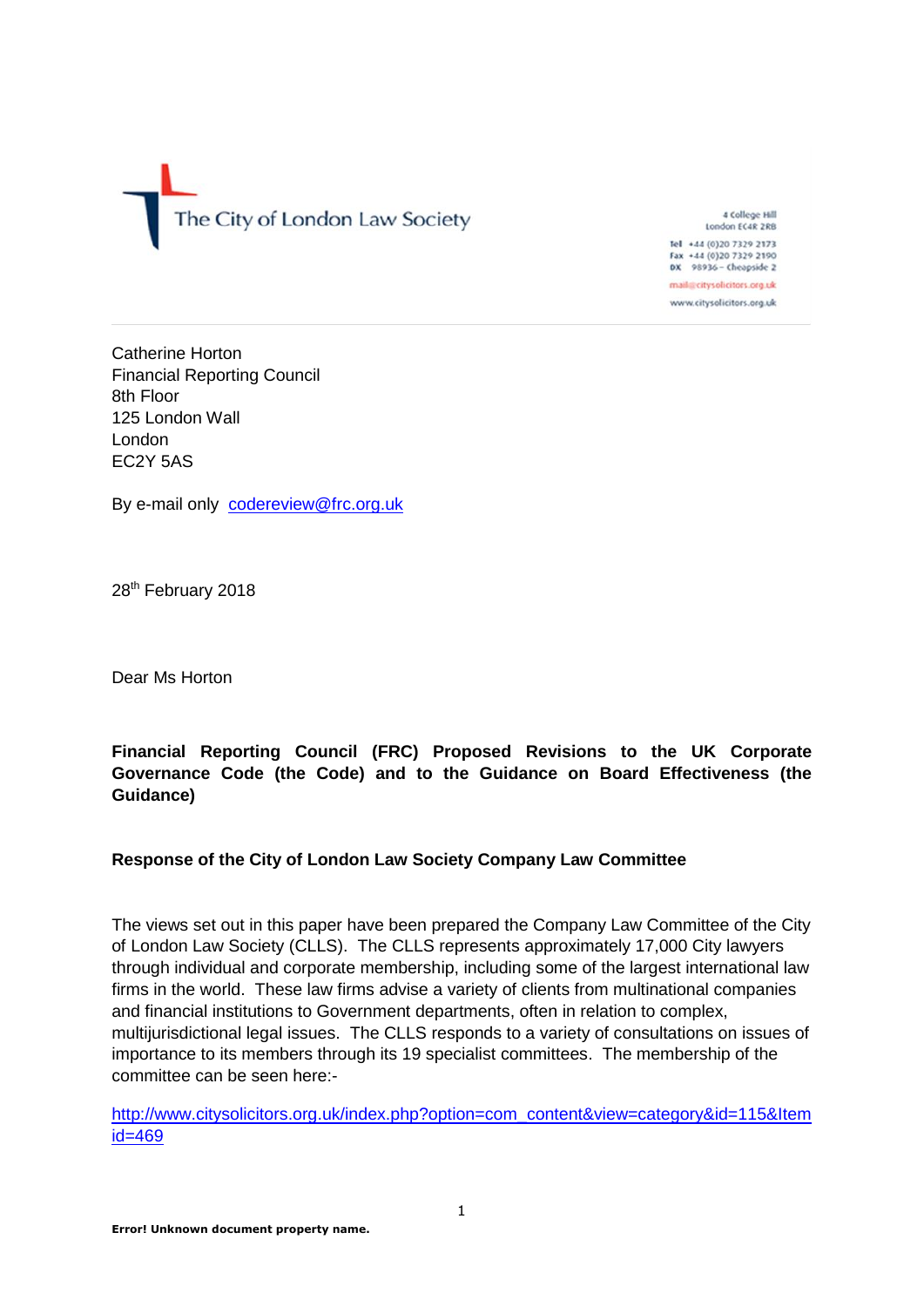## **Overview**

This response has been prepared on behalf of the CLLS by a working party comprised of members of its Company Law Committee. We welcome the opportunity to comment on the FRC's consultation on the proposed Code and Guidance.

We welcome the FRC's proposal to shorten and sharpen the Code. We also welcome the renewed focus on the Principles. The Code is very influential and we think the FRC needs to be particularly careful when dealing with areas that are already dealt with by legislation, so as not to cause confusion over what is a legal requirement and what is considered to be best practice. We consider that the FRC and Code should encourage the development and adoption of corporate governance best practice in a manner which is consistent with the legal requirements in this area and should avoid principles and/or provisions that conflict with the law*.* To avoid confusion, the Code should include a general statement to make it clear that the Code sets out what is considered best practice, and that it is not intended to alter the legal requirements.

We have also made some proposed changes to the drafting, with explanations as to why these changes are important.

#### **Q1. Do you have any concerns in relation to the proposed Code application date?**

Yes. If the suggested changes around independence and board composition proceed, given the time it takes to appoint a new non-executive director and in particular a new chair and the possibly large numbers of companies which may need to be searching for a new director/chair at the same time, including companies below the FTSE 350 companies if they become subject to these provisions, we have concerns that it could be a challenge for companies to achieve this in the available time.

See also our answer to Q6 in relation to companies below the FTSE 350.

## **Q2. Do you have any comments on the revised Guidance?**

Yes, please see the end of this document for our comments.

## **Q3. Do you agree that the proposed methods in Provision 3 are sufficient to achieve meaningful engagement?**

We do not express a view on whether the proposed methods are sufficient to achieve meaningful engagement. However, we do wish to make a number of comments.

Some companies may feel a combination of engagement methods is appropriate, rather than just one method and so we suggest replacing "a method" with "one or more methods".

We welcome the fact that Paragraph 35 of the Guidance states that the three suggestions are not an exhaustive list, and that companies may choose other methods for gathering views. However, we also consider that the word "normally"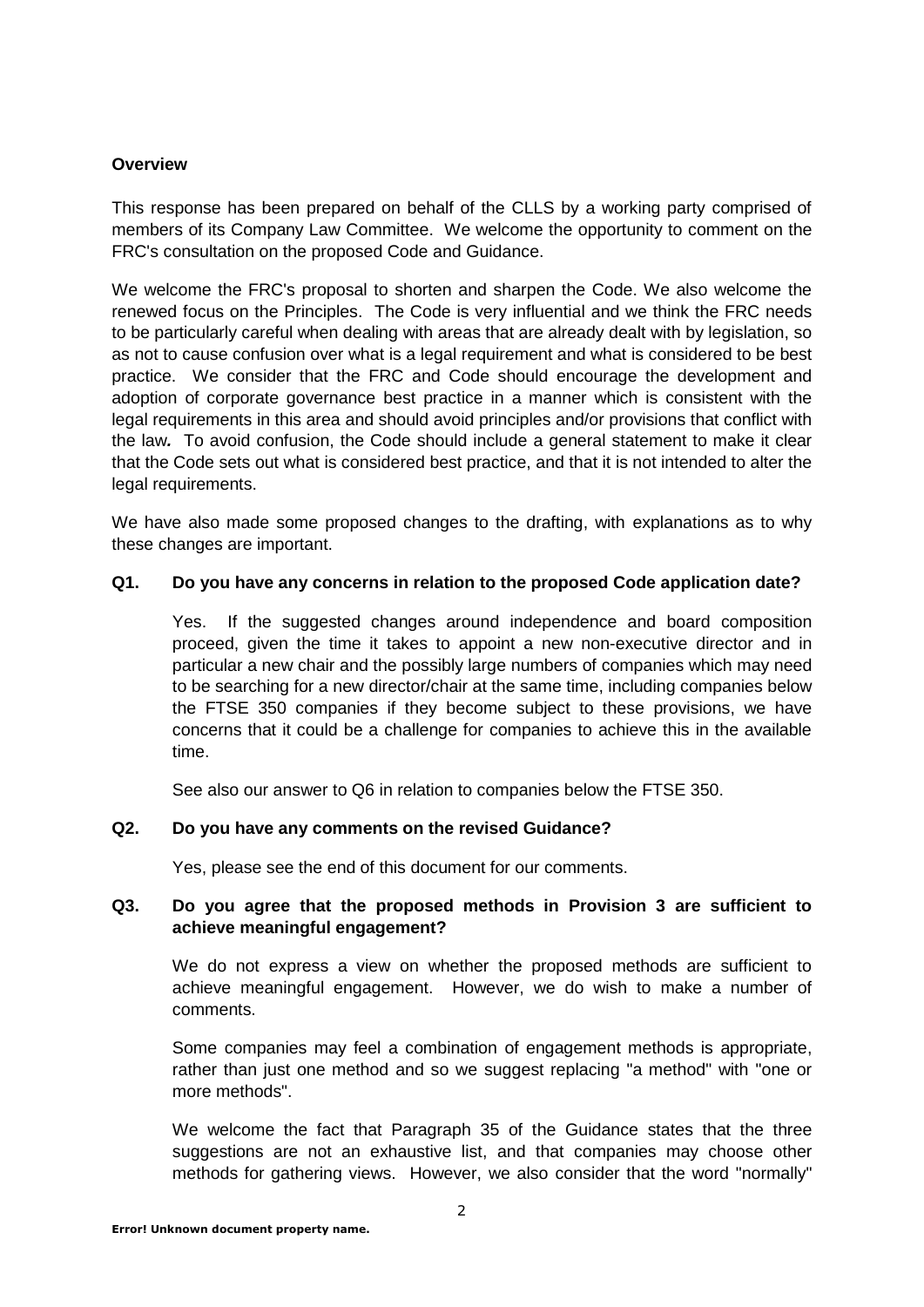should be deleted from the Code as its use may have the unintended consequence of discouraging companies from considering what methods are best for them and from being innovative in this area. We would therefore favour the following drafting to address these points:

The board should establish a one or more methods for gathering the views of the employees. This might be one or more of the following or a. Examples of possible methods include a director appointed from the employees, a formal employee advisory panel or a designated non-executive director."

**Work force**. As a general point, we have concerns about use of the word "workforce", which is used in several places in the proposed Code (and guidance). In the proposed Code, the word is used in Section  $1 -$  Leadership and Purpose (Principle D and Provisions 3 and 4); and in section 5 on Remuneration (Principle O and Provisions 33, 38 and 41).

We note that Section 172 of the Companies 2006 refers to "employees" and that the Government, after consultation, has decided not to change this. We also note that the Government response to its Green Paper on Corporate Governance Reform talks of "one of three "employee" engagement mechanisms". Neither talk about "workforce".

We consider that "employees" is a fairly settled legal term (i.e. employed under a contract of employment) and boards will then know from whom they should gather views, who they should involve in any formal advisory panel etc.…. The FRC will be aware that different court cases have decided that individuals in some cases will and in other cases will not be a "worker", illustrating that even the statutory definition of "worker" (which is not in the proposed Code) is unclear.

We consider that there needs to be more flexibility for boards to determine who, if anyone, they extend these arrangements to beyond employees. Also, notwithstanding the current explanation in paragraph 31 of the Guidance, there could be more assistance for companies as to what the FRC considers "workforce" does and does not mean (e.g. can it be stated that outsourced service suppliers are not considered to be part of the workforce and are there other categories of "worker" that the FRC can state that they do and do not mean this to extend to?).

We consider that, due to the lack of clarity generally on what is meant by "workforce" (being complex and diverse as stated by the FRC in the consultation paper), an alternative proposal the FRC might consider is that any extension beyond employees should feature as a suggestion in the Guidance, rather than in the Code. This would better reflect the fact that a "one size fits all" approach is not necessarily the best approach and allow companies, looking at their own workforce and circumstances and deciding the key constituents to which they choose to extend their arrangements. The Guidance could also suggest that companies choosing to extend beyond employees, may want to explain who they have included as part of the "workforce" and why.

Another relevant consideration is that, for groups with employees and workers outside the UK, who is regarded as an employee or worker will vary from one country to another.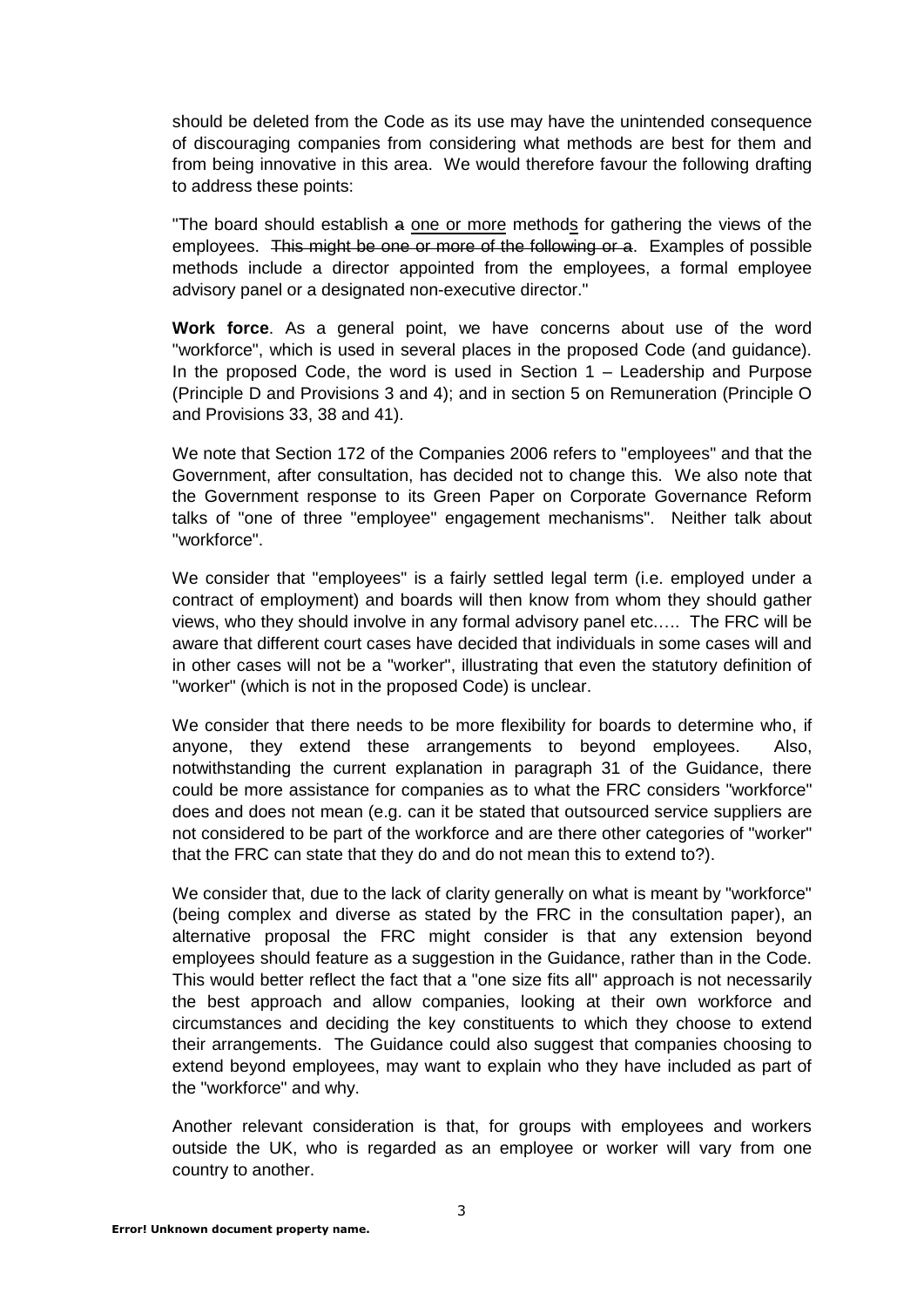On a more specific point, as regards "The board should establish a method for gathering the views of the workforce", we consider there is an implication from this provision and also from the Guidance (for example, "regular two-way dialogue" – paragraph 35) that boards must share information about their proposals. If this is the intention, the Guidance should make it clear that companies need not, as part of communications between the company and the workforce, have to divulge confidential or commercially sensitive information. This could be along the lines of paragraph 2(5) of schedule 8 of the Large and Medium-sized companies and groups (accounts & reports) regulations 2008 or along the lines of section 414C(14).

Provision 38 also uses the word "workforce" in relation to pension arrangements and we consider that this should be changed to "employees".

#### **Q4. Do you consider that we should include more specific reference to the UN SDGs or other NGO principles, either in the Code or in the Guidance?**

No, we consider no more specific reference need be included.

#### **Q5. Do you agree that 20 per cent is 'significant' and that an update should be published no later than six months after the vote?**

We do not express a view on whether 20 per cent is significant, but consider that a clear and objective threshold such as this has advantages in terms of certainty and consistency.

As regards the need to provide an update no later than six months after the vote, we have concerns that there might not be anything meaningful to say or that an announcement may prejudice the outcome of discussions on the points. Ideally, we would like to see flexibility built into the Code to allow companies to address these possibilities should they exist.

## **Q6. Do you agree with the removal of the exemption for companies below the FTSE 350 to have an independent board evaluation every three years? If not, please provide information relating to the potential costs and other burdens involved.**

If the provision to externally facilitate the evaluation of boards at least every three years will apply to companies below the FTSE 350 immediately from 1 January 2019, please confirm they have up until the end of 2021 to comply.

Although we are not commenting on the potential costs associated with removing the current exemptions for companies below the FTSE 350, we suggest that if the FRC proceeds with this change, it considers making a transitional period available for the more onerous of the provisions that such companies will be subject to for the first time, namely board and committee composition.

We also have a query that arises in a number of places – please confirm (for example, in a footnote to the Code), in relation to a company that is newly listed and therefore newly subject to the Code, when the three year period starts to run. We assume it is from the point of listing and would not take account of time as a private, non-listed company.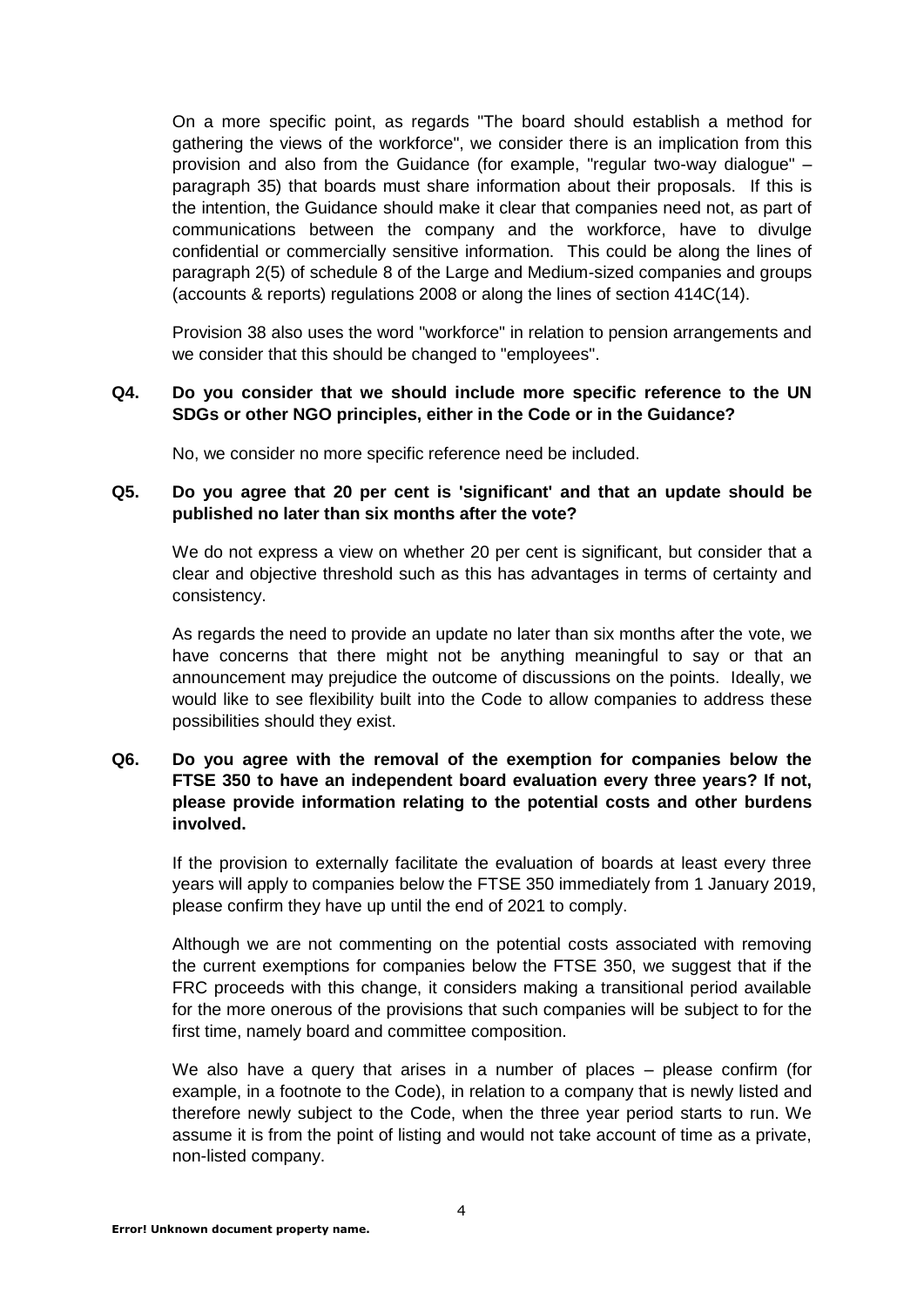## **Q7. Do you agree that nine years, as applied to non-executive directors and chairs, is an appropriate time period to be considered independent?**

We see no reason to change from the well-established nine-year threshold, but we have a number of points to raise on Provision 15 (independence).

**Removal of board discretion**. We consider that the removal of the discretion for the board to determine who it considers to be independent will lead some companies into non-compliance even if the company itself considers the directors in question to be independent.

This is particularly a concern given that some of the factors of non-independence have no materiality or significance threshold. For example, a non-executive director: with any cross-directorships; with any additional remuneration, however small; and/or who is a member of the appointing company's pension scheme (e.g. because the business he worked for was acquired by the appointing company), will, under the proposed Code, automatically not be independent as there is no ability for the board to take other matters into consideration (e.g. the person's net wealth and whether the pension/additional remuneration he draws is *de minimis*). A related point is that automatically rendering a non-executive director as not independent due to a cross directorship could also have the unintended effect of slowing the progress of diversity.

We consider that the removal of board discretion, together with the fact that that this is now an exhaustive list, could lead to a "tick-box" mentality. Coupled with this, a lack of need for boards to give reasons and information for why they consider independence is not impaired, removes disclosure for investors that it would be useful for them to have to enable them to form their own view.

We also consider that if a concern of the FRC is that some companies have failed to give satisfactory explanations of why they have used the discretion and have disregarded one or more of the listed factors, the right approach is not to remove this useful and flexible discretion for all companies, but instead to strengthen the provision for such companies to be required to give an explanation perhaps by means of a specific provision specifying what the FRC expect such explanation should to cover, together with encouragement to investors to hold any companies to account where they consider the explanation is not adequate.

We consider that companies should be able to retain their discretion to consider a director independent even if one or more of the listed criteria is present. Our strong preference is that boards should have the discretion both ways, to exclude some of the listed criteria where they feel that relationship/circumstance does not impair independence but equally to include other factors where they feel these are relevant*.*

We consider that the need to give an explanation when the discretion is used and what that explanation should cover should be bolstered by a new provision in which the FRC states the minimum that it expects an explanation here should cover. Failure to cover all aspects of the explanation would amount to non-compliance with the provision. Such a provision could be -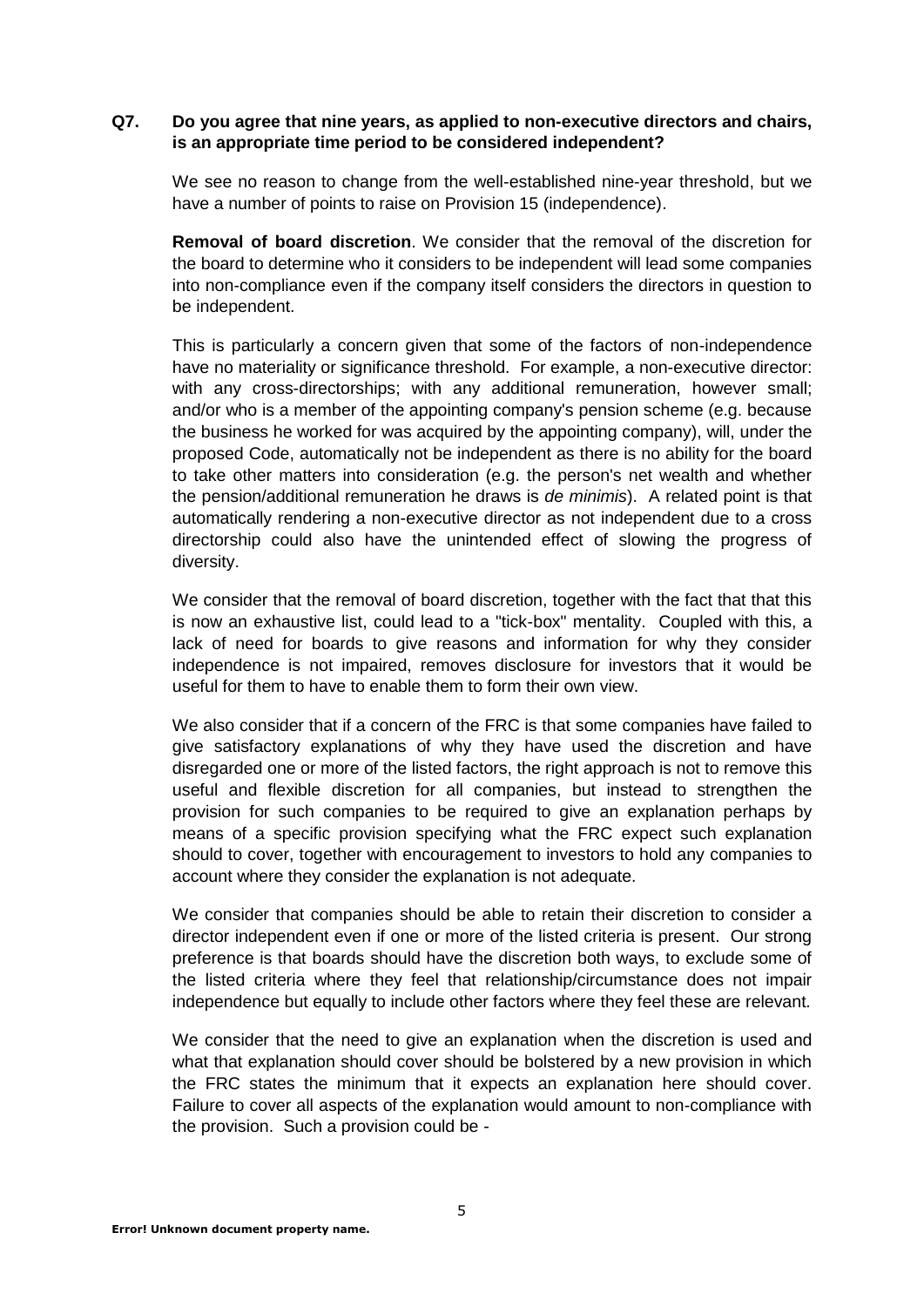"Where the board exercises the discretion to exclude one or more of the listed criteria and consequently determines a director to be independent, it must explain its rationale by stating [*specify minimum requirements*].

**Independence of the chair**. Please can you explain the rationale behind the reversal in the treatment of the chair as regards his/her independence. The current test is that the chairman needs to be independent on appointment only and thereafter the test is irrelevant whereas the new test is that the chairman "is now considered independent at all times" (paragraph 46 of the consultation paper). Given the hybrid nature of the role of the chairman, spanning the executive and nonexecutive teams, which has been tacitly accepted in the Code for many years (as is made clear by the current provision A.3.1 requiring that the chairman need only meet the test of independence on appointment), please explain what has changed to justify this reversal.

We consider that the proposed changes here will also have the (perhaps unintended) effect of making it more difficult for there to be internal chair appointments, as those individuals who have been a non-executive director for a few or some years will not be able to hold the chair for long enough to make it worthwhile for either the company or the individual. If the FRC decides to proceed with this, we suggest the provision should allow for nine years in the role as chair, i.e. to re-start the clock at the point when he/she becomes chair.

**Smaller companies**. For smaller companies (assuming the current exemption in B.1.2 is removed), the effect of changes to Provision 11 (a majority of the board to be independent including the chair) when compared with the current provision in B.1.2 (at least half of the board (excluding the chairman) to be independent) and Provision 15 (no discretion on independence) could be quite onerous. Please also see our answer to Q6.

We also have some drafting points on Provision 15:

- "Individual NEDs, including the chair, should not be considered independent for the purposes of board and committee composition if any of them"…substitute with "he or she" [falls within bulleted list of circumstances]".
- **"from the date of their first election"**. Please clarify if this is meant to be the point of a director's "election" by shareholders, as the wording suggests taking it literally, or (as we think is the intention) the point of "appointment" by the board (that is when he/she first joined the board). If it is meant to be the latter, to make this clear, please re-draft as "from the date he or she first became a member of the board".

Further, please also clarify in relation to the above words (either in the Code or in a footnote) what this means for a newly listed company. The current drafting could be construed as meaning when first elected/appointed as a director, which could be to a private company if this is when he was first elected/appointed as a director. We assume it is not meant to mean that but is instead meant to mean– "from the date when he or she first became a member of the board or from when the company became a premium-listed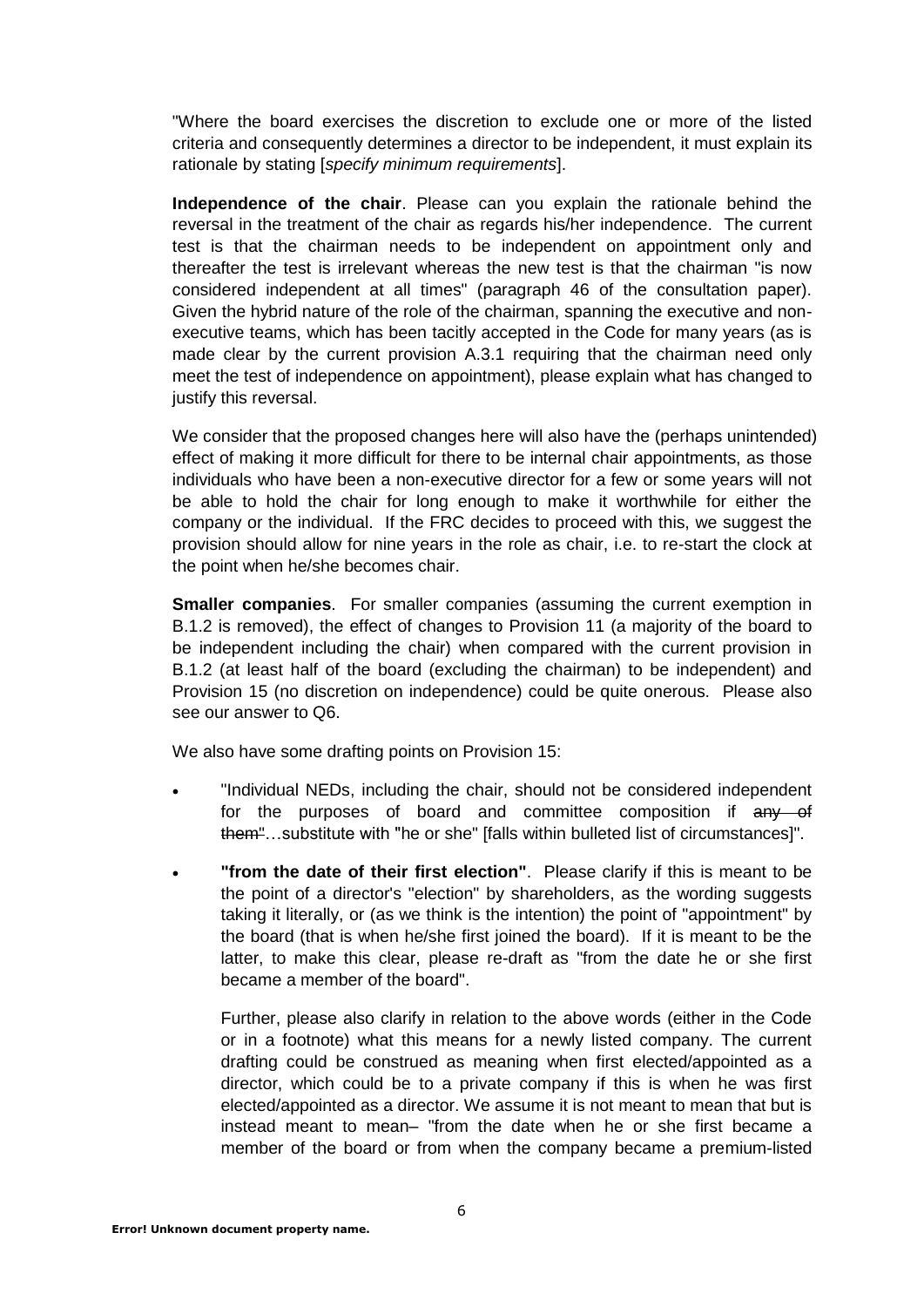company subject to the Code with him or her as a board member, whichever is the later".

- Similarly for the other independence tests in Provision 15 that look backwards, can it please be clarified which, if any, of these take account of time before the company became subject to the Code.
- In the light of the removal of the discretion for companies to say a director is independent notwithstanding one of the listed circumstances, we consider it becomes more key for the FRC to clarify the percentage holding which constitutes "significant" for the purposes of (i) significant links with other directors and (ii) where a director represents a significant shareholder.
- Similarly, please clarify what is meant by "close" family ties.

## **Q8. Do you agree that it is not necessary to provide for a maximum period of tenure?**

Yes, we agree it is not necessary to provide for a maximum tenure, as even though a director may not be considered independent after nine years, he or she may remain on the board and serve a useful role.

## **Q9. Do you agree that the overall changes proposed in Section 3 of revised Code will lead to more action to build diversity in the boardroom, in the executive pipeline and in the company as a whole?**

We express no views on the likelihood of success of section 3.

## **Q10. Do you agree with extending the Hampton-Alexander recommendation beyond the FTSE 350? If not, please provide information relating to the potential costs and other burdens involved.**

We express no views on extension of the Hampton-Alexander recommendation beyond the FTSE 350.

**Q11. What are your views on encouraging companies to report on levels of ethnicity in executive pipelines? Please provide information relating to the practical implications, potential costs and other burdens involved, and to which companies it should apply.**

We consider that companies may face difficulties in collecting ethnicity data even though this question is limited to "executive pipeline" rather than the whole workforce. Whilst gender balance is relatively easy to identify and report on without the need for surveys etc., what is meant by "ethnicity" is less clear cut: for example, is it relative to place of birth or to race for example and how should second and third generations and mixed ethnicity be classified? As to collection of the data, ethnicity data would most likely have to be identified by way of a survey. Any such survey/email would need to be tactfully handled, for example, making clear to people that they will not be penalised for not replying and offering an "other" category on top of the pick list of ethnicity categories. In terms of resulting information, companies may also need to disclose what the percentage reply rate was to give readers a full picture.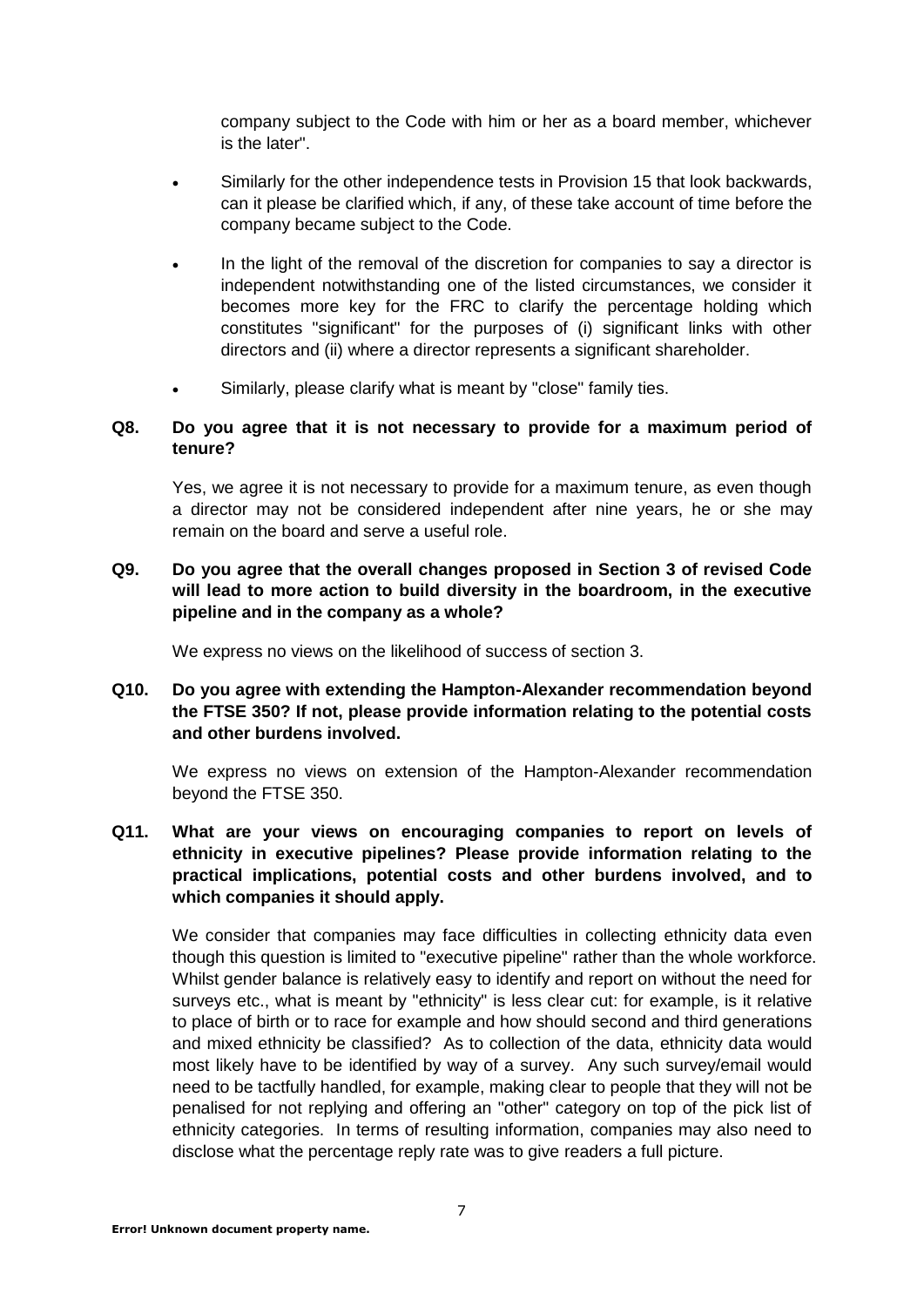Finally, both these issues raise a further issue of how comparable published results may be as between companies, particularly if different companies use different definitions of "ethnicity". If ethnicity data is to be collected and reported on, comparability would be assisted by the FRC setting some standard position for all companies to adopt on these issues and requiring reporting companies to state the extent to which they adhere to this standard or where they have chosen to depart from it.

## **Q12. Do you agree with retaining the requirements included in the current Code, even though there is some duplication with the Listing Rules, the Disclosure and Transparency Rules or Companies Act?**

Where the FCA Listing Rules or Disclosure and Transparency Rules say that compliance with the Code satisfies particular rules, for example, DTR 7.1.7, 7.2.4 and 7.2.8 we are happy with retaining such requirements in the Code.

However, where the Code is duplicative of, for example, the Companies Act 2006 or other legislation, we would favour deletion of such provisions from the Code for a number of reasons.

Reducing duplication will ease the burden on UK companies of trying to ascertain if requirements which are in the Code, but slightly differently worded from the legislation, are meant to be the same as the legislation or are actually say something slightly different and so require a slightly different disclosure.

In particular, we question why new Provision 4 has been inserted into the proposed Code given this will be covered by secondary legislation. Is this intended to apply the same requirement to non-UK companies (in which case please see below)?

We suggest that for premium listed companies required to comply with the Code but not governed by the Companies Act 2006, for example, overseas companies, this duplication could be avoided by a simple statement in the Code aimed specifically at such companies which would be similar to LR 9.8.7A(1), such as "An overseas company subject to the Code that is not required to comply with the Companies Act 2006 must comply with [the sections of the Act listed in Schedule []] as if it were a company incorporated under the Act to which those sections apply".

This removal of duplication would be a significant simplification for UK incorporated companies who form the vast majority of companies subject to the Code.

## **Q13. Do you support the removal to the Guidance of the requirement currently retained in C.3.3 of the current Code? If not, please give reasons.**

Yes.

## **Q14. Do you agree with the wider remit for the remuneration committee and what are your views on the most effective way to discharge this new responsibility, and how might this operate in practice?**

As regards "workforce", we make the same comments as for question 3.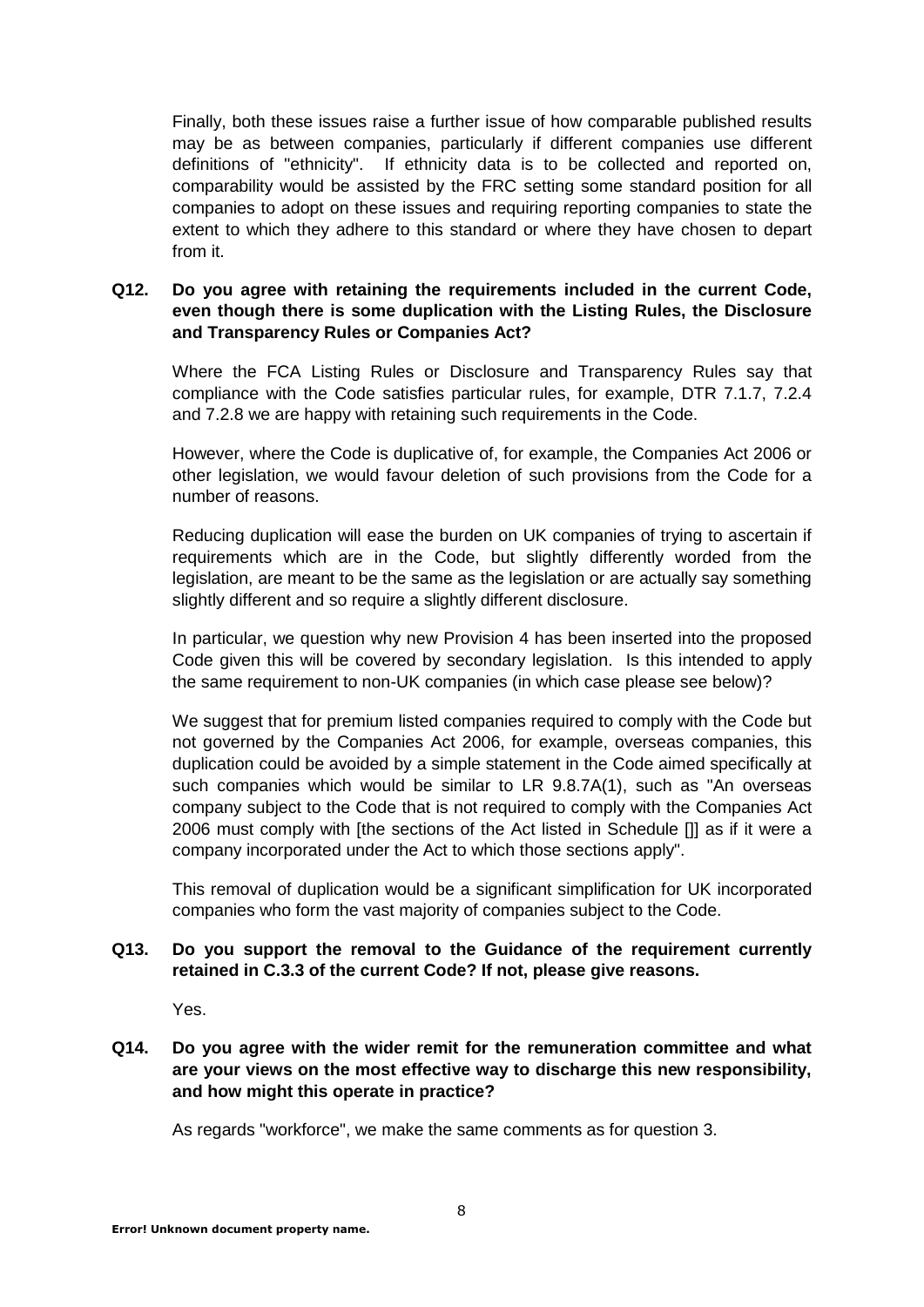Also, we have a concern that the expanded remit of the remuneration committee, namely "oversight" of company remuneration and wider workforce policies, means that its non-executive director members will have to become involved in what has been executive territory and so blurs the distinction between executive and nonexecutive directors. We would suggest that the last sentence of provision 33 be changed to read -

"It should take into account employee remuneration and policies and practices when setting policy for director remuneration."

**Q15. Can you suggest other ways in which the Code could support executive remuneration that drives long-term sustainable performance?**

We express no views on this question.

**Q16. Do you think the changes proposed will give meaningful impetus to boards in exercising discretion?**

We express no views on this question.

## **Q17. Should the Stewardship Code be more explicit about the expectations of those investing directly or indirectly and those advising them?**

Whilst we have not covered the Stewardship Code questions, we would ask the FRC to consider the role played by proxy advisory bodies/firms and how to ensure they too are subject to relevant best practice recommendations of the Stewardship Code. We acknowledge that the Code currently states that it applies by extension to proxy advisers, but some companies' experiences suggest that this should be strengthened. For example, to suggest that proxy advisory firms engage early enough with companies on which they are about to issue voting recommendations, so that their concerns can be made know to the company as soon as possible and can be discussed with the company which can offer explanation or justification and/or address the concerns before (as opposed to after) final voting recommendations are settled and issued.

## **Additional issues not specifically covered by consultation questions**

 **"Comply or explain" section (now omitted in part from the Code):** Due to the removal of a large part of this section, the following sentence is omitted "Smaller listed companies, in particular those new to listing, may judge that some of the provisions are disproportionate or less relevant in their case." This wording was helpful to smaller companies, and added to the feeling that the FRC did not have a one size fits all approach, which is now less evident.

## **Section 1 – Leadership and purpose**

 As a general point, there are several places in the Code and in the Guidance (please see our comments below on the Guidance) which we feel could be interpreted as going further than the law upon which it is clearly based and with which we have concerns.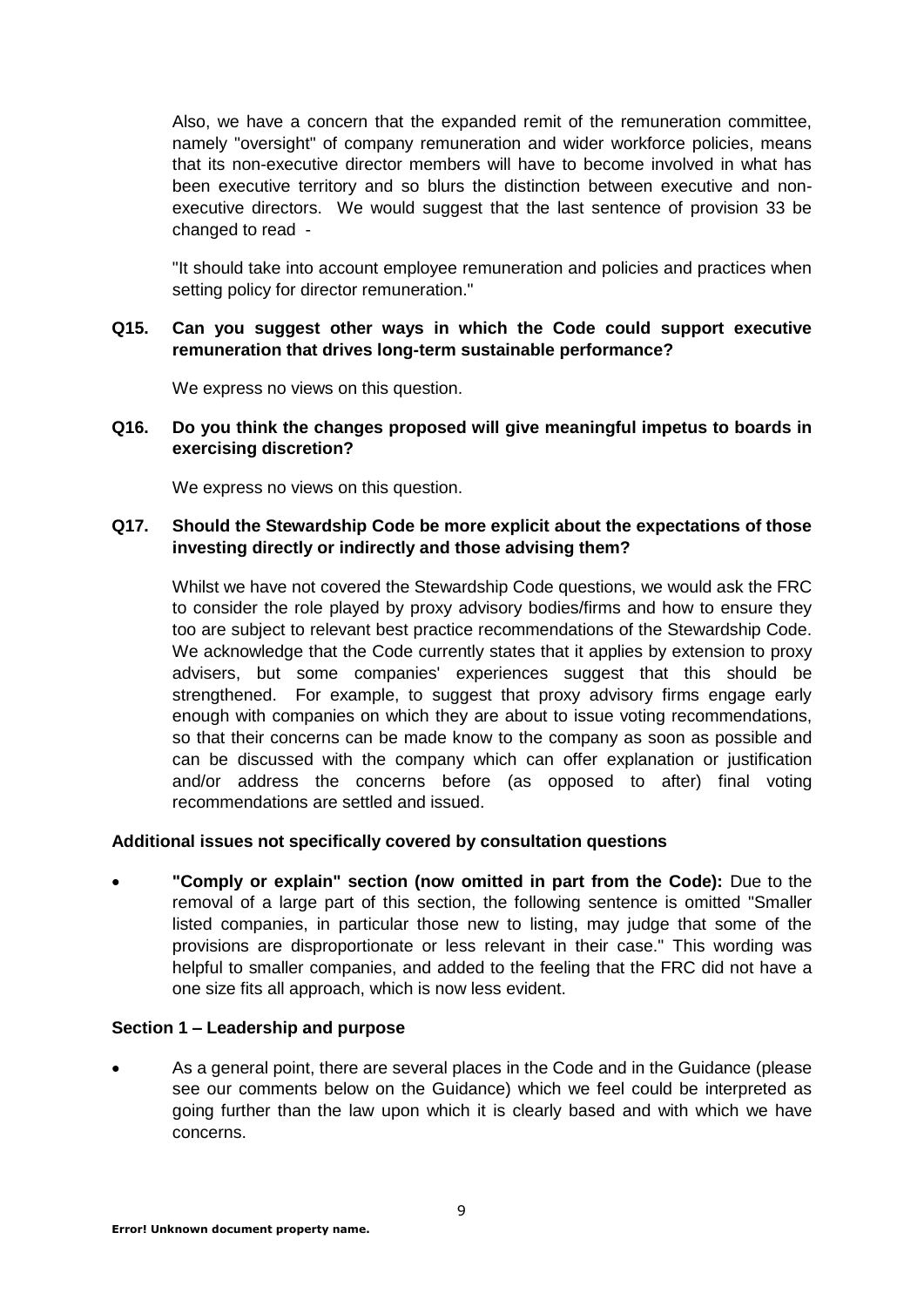**Principle A** – We have serious concerns with Principle A. We consider that, in many aspects, it is not consistent with the existing law and may seriously muddy the waters as regards directors' duties. For example, it states that the function of the board is to "promote the long-term sustainable success of the company". Under section 172 a director's overriding duty is to promote the success of the company for the benefit of members, which may involve a director in considering the long-term impact of a decision (along with any other factors relevant to success) but may also, in different circumstances, lead a director to legitimately take action based on shortterm considerations.

Similarly as regards "and contribute to wider society", we consider that this also is not a current "function" or duty of boards.

The board's function is determined by the company's constitution and the directors' legal duties. We suggest you replace "whose function is" with "who should aim to".

We are also concerned with the statement that the board should establish the company's purpose, as we are not clear (i) what this means and (ii) whether this is not actually the responsibility of shareholders.

**Principle C** – We consider that "meet its responsibilities to stakeholders" goes further than section 172 which only requires directors to "have regard to" the listed factors. Indeed even as between the listed factors, section 172 makes distinctions. For example, whilst section 172 talks of "having regard to the interests of employees", as regards suppliers, customers and others, it talks of "having regard to the need to foster the company's business relationships with them". Principle C seems to suggest equivalence between shareholders and stakeholders which does not reflect section 172.

This could be re-drafted to read – "In order for the company to meet its responsibilities to shareholders and have regard to its stakeholders …."

**Principle D** – "All directors must act with integrity and lead by example in the best interests of the company".

It is not clear whether the above is only limited to situations where a director is acting in his or her capacity as a director of the particular company or is intended to go further than that. If it is intended to go beyond the case where the director is acting as a director of a particular company, it does not seem to acknowledge that a director may also be a director of another company as well. Although the law deals with conflicts of interest, this Principle does not do so.

We also consider that it is not clear what the second half of this Principle -"in the best interests of the company", which is similar to but not the same as the duty in section 172 of the 2006 Act, adds to section 172.

A suggestion for an alternative formulation for this Principle that retains some elements and that links in with section 172(e) and addresses the above issues might be -

"In acting as a director of the company, each director should act with integrity having regard to maintaining the highest standards of business conduct".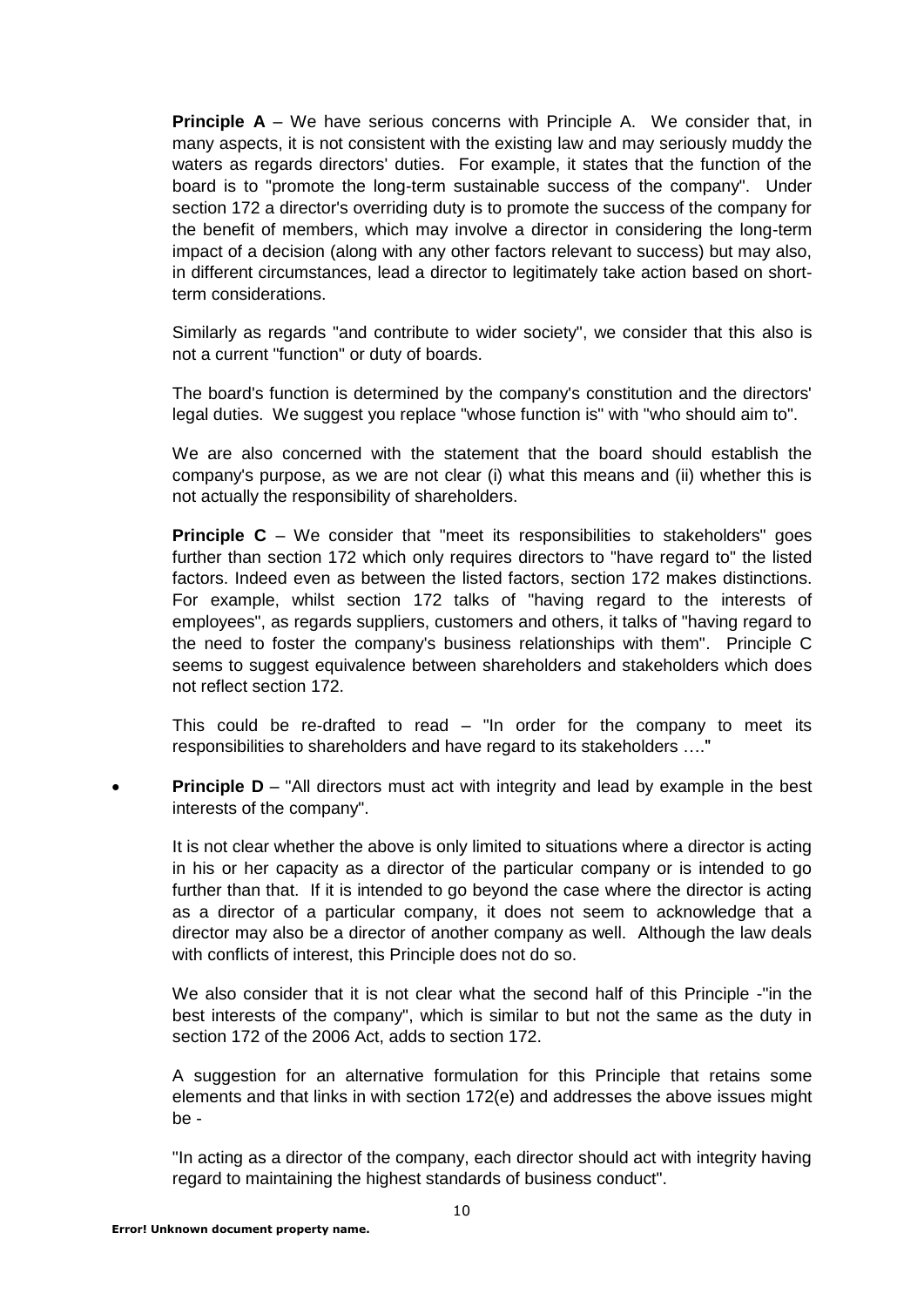**Provision 1**. It is not clear to us what the FRC is seeking to address here that is not already covered by section 414C (strategic report) of the Companies Act 2006 and the 66 pages of FRC draft Guidance on the Strategic Report.

Please also explain what more is envisaged by the requirement for disclosure on "....the sustainability of the company's business model" beyond the viability statement in Provision 31? If nothing more is envisaged, we suggest that this could be deleted.

- **Provision 2.** Due to the lack of clarity as to, and subjectivity of, what is meant by "embody", and due to our concerns on whether it is appropriate to ask a director to "embody" his/her company's culture, we suggest removing this and leaving it at "promote the desired culture of the company". Where a director is a director of more than one company, we do not see how they could necessarily "embody" the culture of both companies, which may be different.
- **Provision 4**. This duplicates legislation to be proposed by the Government and we suggest deleting this to reduce the length/burden on companies. We also note that the Government response to its Green Paper states regarding its proposed secondary legislation that it will only be for companies of "significant" size. Accordingly, if the requirement is duplicated in the Code, any threshold would also need to be replicated.
- **Provision 5.** The first mention here is of "major shareholders" and thereafter just "shareholders" We suggest this should be "major shareholders" throughout.
- **Provision 7**. Please explain what this is intended to elicit over and above what is already covered by sections 175, 176 and 177 of the Companies Act 2006 and also the Listing Rules such as LR 6.1.4 (demonstration of independent business) and LR 11 (related party provisions) and, for companies with controlling shareholders, LRs 6.1.4A and B.

If nothing more is sought over and above compliance with the Act and the Listing Rules, we suggest that this could be deleted. If it is intended to apply the Companies Act standards to overseas companies, this should be made clear or dealt with as we suggest in our answer to Question 12.

If this is to remain, we would suggest that since these are areas over which the board does not have sole control, and bearing in mind that sections 175 and 177 both permit conflicts of interest in certain circumstances, "eliminate" should be replaced with "address" and " ensure that the influence of third parties does not compromise or override independent judgement" should be replaced with "with the aim that the influence of third parties does not compromise or override independent judgement."

It would also be helpful if "significant shareholder" could be defined in the Code by reference to the shareholding percentage. For example, is it the same as the definition of "controlling shareholder" as set out in LR 6.1.2A or is it the same as the definition of associate in LR App. 1.1.1 or is it intended to mean something different?

## **Section 2 – Division of Responsibilities**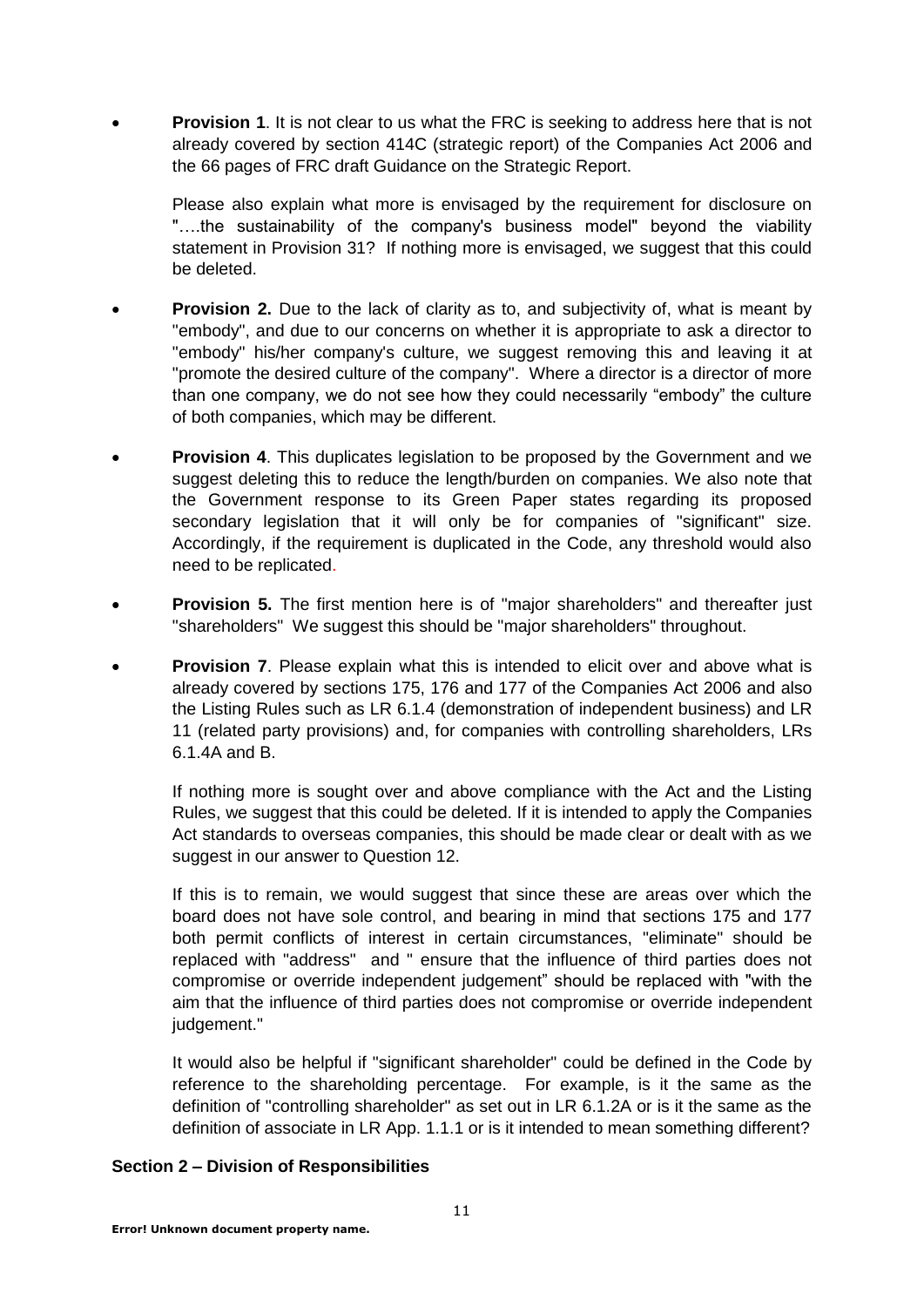- **Principle G.** As not all non-executive directors will have specialist areas of experience on which to advise all of the time, as this will depend on the topic/issue being discussed at board meetings being in their field of expertise, we suggest adding "if they have any" after "offer specialist advice".
- **Provision 13 –** The current Code talks of non-executive directors having a prime role in appointing and where necessary removing executive directors. We suggest reverting to the existing wording as this reflects the law where non-executive directors propose and the unitary board as a whole is responsible, as opposed to Provision 13 which as drafted states that non-executive directors (not the whole board) are (alone) responsible for appointing and removing executive directors.

We consider the second sentence in Provision 13 should read "..hold to account the performance of management and individual **executive** directors….

 **Provision 14 –** this states that all external appointments should not be undertaken without prior approval of the board. This could be very burdensome and stop directors taking on, for example, small charity appointments. We suggest this is limited to material or significant appointments (similar to B.3.1).

## **Section 3 – Composition, succession and evaluation**

**Principle J** – A minor drafting point is that diversity may encompass many aspects and a full list is not feasible, so we suggest that Principle J should read "…and promote diversity, **including** (cf "of") gender, social and ethnic backgrounds, cognitive and personal strengths".

## **Section 4 – audit, risk and internal control**

**Principle L.** The board cannot "ensure" the independence and effectiveness of external audit, as it is not under its control. We suggest "ensure" be replaced with "promote".

## **Section 5 – remuneration**

- **Provision 33 and Principle Q.** There appears to be a clash between these two as currently drafted. Principle Q states that no director should be involved in deciding his or her remuneration outcome. Provision 33 says "The remuneration committee shall have delegated responsibility for…**setting remuneration for the board** and…" In talking of "the board" (compare to current D.2.2 which refers to"…setting remuneration for all "executive directors and the chairman"…"), Provision 33 is saying that the remuneration committee (comprised solely of independent nonexecutive directors) will set the remuneration of the non-executive directors as well as the executives. We suggest that changes should be made to (i) re-insert references to setting remuneration for **executive directors** and (ii) also to deal with who will set non-executive director pay (see for example current D.2.3).
- **Provision 38**. See our comments above on question 3 as regards "workforce".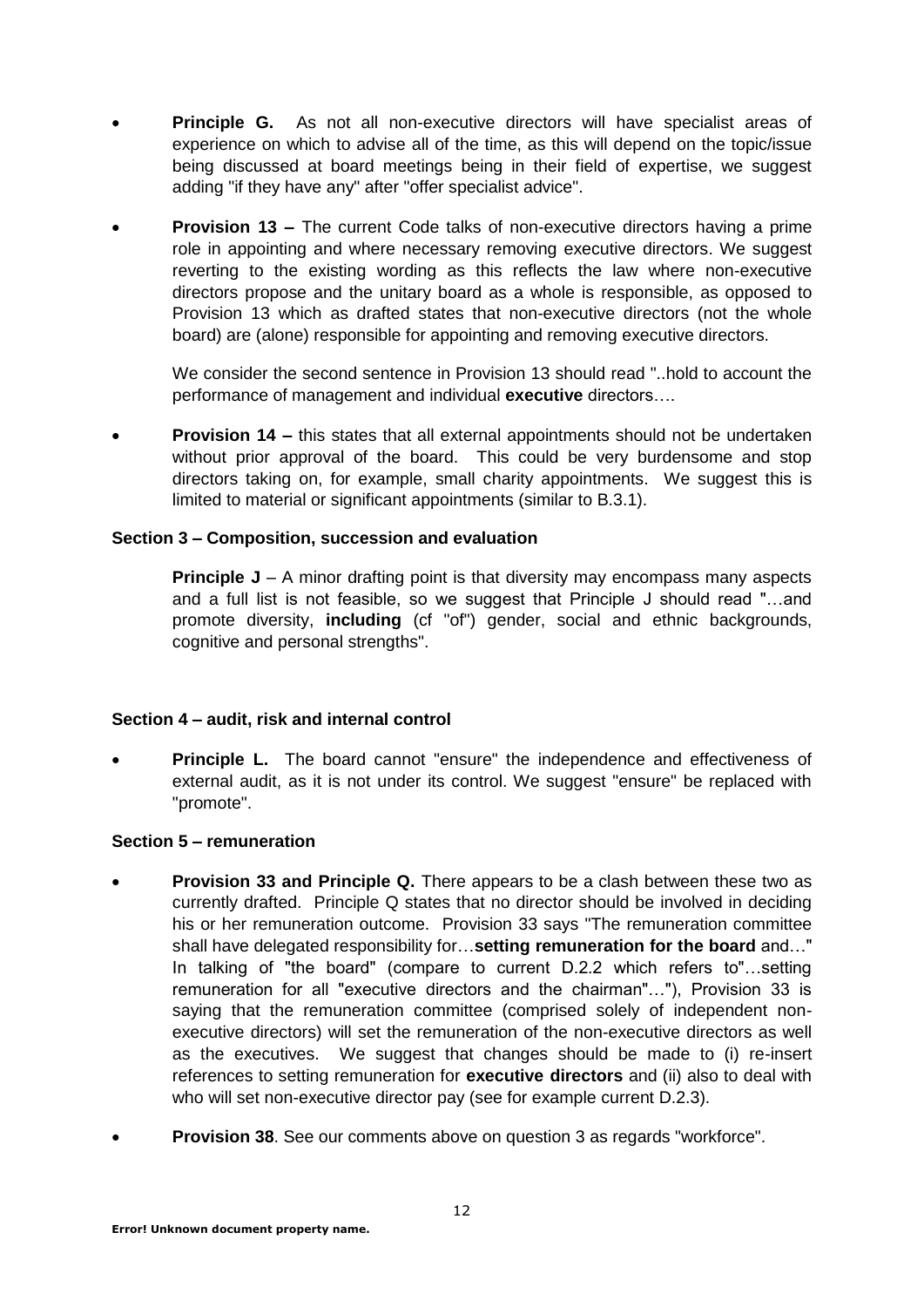We also suggest that the following drafting changes be made  $-$  (i) "be aligned to" be replaced with "take account of" and "workforce as a whole" should be replaced with UK workforce.

## **Items proposed to be removed from the Code**

As regards those Provisions that the Summary of Changes shows have been deleted, we make the following comments (unless addressed in questions already).

A.1.3 (insurance cover to be arranged for directors). We suggest this be moved into the Guidance.

SP B.1 (sufficient size of board). We suggest this be moved into the Guidance.

D.1.2 (rem arrangements when an exec is released to be a NED). We are not sure why this has been deleted.

D.2.3 (board or shareholders to set NED pay). We have suggested re-instating this (see our extra comments on the remuneration section).

E.2.1 (separate resolutions on separate matters; resolution on AR; proxy form requirements). We are not sure why this has been deleted?

E.2.4 (20 and 14 business days). We suggest the 20 business days be re-instated as accepted market practice but that the 14 days be removed as it was never consulted on.

## **Comments on the revised Guidance on Board Effectiveness.**

 **Structure of the Guidance**. Although in places the Guidance states that it is not mandatory and is not intended to be prescriptive, in other places it does come across as prescriptive. This, together with the moving of certain elements from the Code into the Guidance, suggests that companies may be penalised for not adhering to the Guidance, as well as the Code.

We would like the FRC to consider whether other ways of structuring the Guidance might be appropriate: for example, a series of thought-provoking questions for boards to consider which might encourage companies to think about what is best for them and avoid box-ticking, yet which still supports the principles and provisions in the Code.

- **Paragraph 12.** There is a reference here to "the terms of reference" and it is not clear to what this refers as there has been no previous mention**.**
- **Paragraph 13.** We suggest replacing "is an" with "can often be".
- **Questions for the board.** It is not clear what the "its" in the 4th bullet refers to. In the 6th bullet we suggest replacing "how do we make sure" with "How do we have regard to " and making consequential changes.
- **Paragraph 18.** We suggest the "an" needs to be removed before "integrated".
- **Paragraph 20.** We suggest the following minor drafting point: the second bullet should read "and**/or** convening additional meetings" to clarify that there is no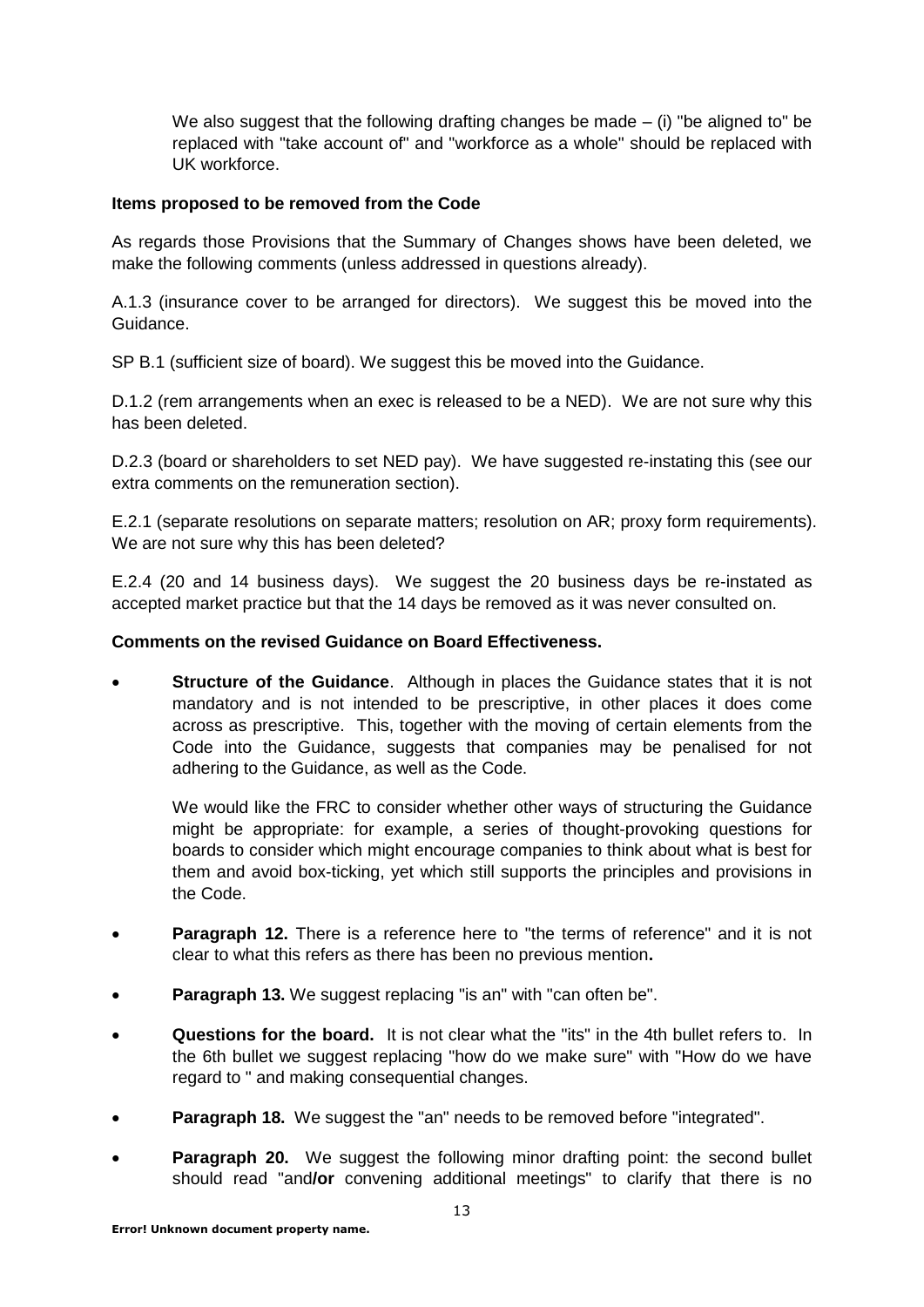suggestion that any company would have to put all of these additional safeguards in place.

- **Paragraph 21.** To reduce the prescriptiveness of this as worded, which could be taken literally to apply to all board decisions, we suggest adding the words ",where it considers it relevant to do so, "after "the board".
- **Paragraph 22.** We suggest the following minor drafting points in the second sentence, to ensure this refers back to major shareholders, we suggest redrafting as "The chair should discuss governance and performance against strategy with major shareholders and ensure their views are… We suggest "major" be added before "shareholders" in the last line for consistency.
- **Paragraph 24.** Please change "they" to "it".
- **Paragraph 26.** We consider the phrases "need to respect" and "take account of", which are not the same as the section 172 wording, add an element of confusion for companies, as it is not clear whether they are intended to mean something different . We would prefer the statutory words "have regard to" to be used.
- **Paragraph 28**. We suggest "have taken account of" be replaced with "have had regard to". It is not clear whether "a wider range of stakeholders" is meant to be the same stakeholders which are referred to in section 172 or whether other stakeholders are envisaged. This paragraph will need to be re-considered when the Government's secondary legislation on section 172 reporting is published.
- **Paragraph 31.** We think the second sentence here is too prescriptive and should instead read "For example, **it may be appropriate for** remote workers, agency workers and contractors to be included…"
- **Paragraph 35.** Please add "to" before "innovative".
- **Paragraph 36 – questions for boards.** In this section, the words "employees", "colleagues" and "workforce" are all used. It is not clear whether they are all meant to be synonyms or all mean something different, and if so what the difference(s) is/are.
- **Paragraph 50.** The first bullet seems unduly prescriptive, yet also leaves some things out which one might think should be there given the inclusion of the other items, for example, risk management, internal control., reputational matters etc.. We think it is preferable that this should mirror Provision E and be less prescriptive.

We suggest the last bullet should mirror section 172 and read – "ensuring the board" **has regard to** the views of **major** shareholders and other **key** stakeholders".

**Paragraph 52.** We are concerned that the statement that "undue reliance should not be placed on a small number of independent non-executive directors when deciding chairs and membership of committees" will place a very high burden and cost especially on smaller listed companies.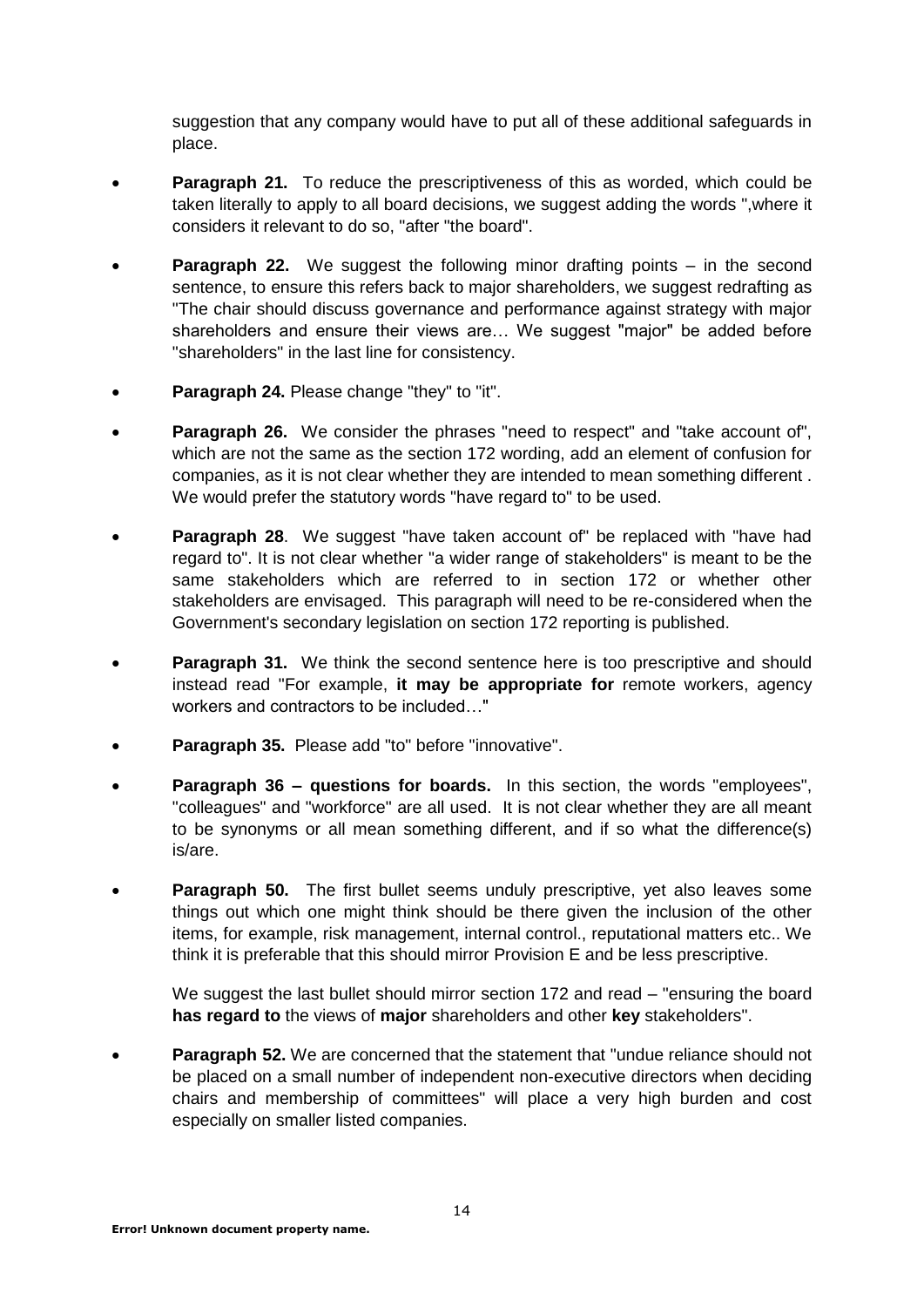- **Paragraph 61.** Drafting point it is not clear to whom "they" refers at the start of the second line of paragraph 61 and also the start of line 3. Is it to the Chief Executive and his/her executive team?
- **Paragraph 74.** We are not sure whether it is helpful to say what the company secretary might take responsibility for, which is for each company and each company secretary to decide.
- **Paragraph 80.** We think it would be preferable to add drafting into this paragraph that brings in Principle J, namely appointments to be on merit and objective criterion before mentioning "positive steps to increase levels of diversity".
- **Paragraph 82.** We think "intellectual capability" is not necessarily the quality, or the only quality that, is relevant here, but that it is more the case that someone has the "strength of character" to suggest change and alternatives. As the relevant qualities are quite subjective, we consider it preferable to leave the qualities more generic and concentrate on the result you want to achieve – perhaps something along the lines of – "A board requires directors who are **willing and able** to suggest change to a proposed strategy, and to promulgate alternatives **if they think it appropriate**."
- **Paragraph 84**. Drafting point please add "major" before "shareholders".
- **Paragraph 95, bullet 5.** Drafting point we think "directors" should be added after "executive/non-executive".

Yours faithfully

David Pudge **Chair** The City of London Law Society Company Law Committee

> © CITY OF LONDON LAW SOCIETY 2018 All rights reserved. This paper has been prepared as part of a consultation process. Its contents should not be taken as legal advice in relation to a particular situation or transaction.